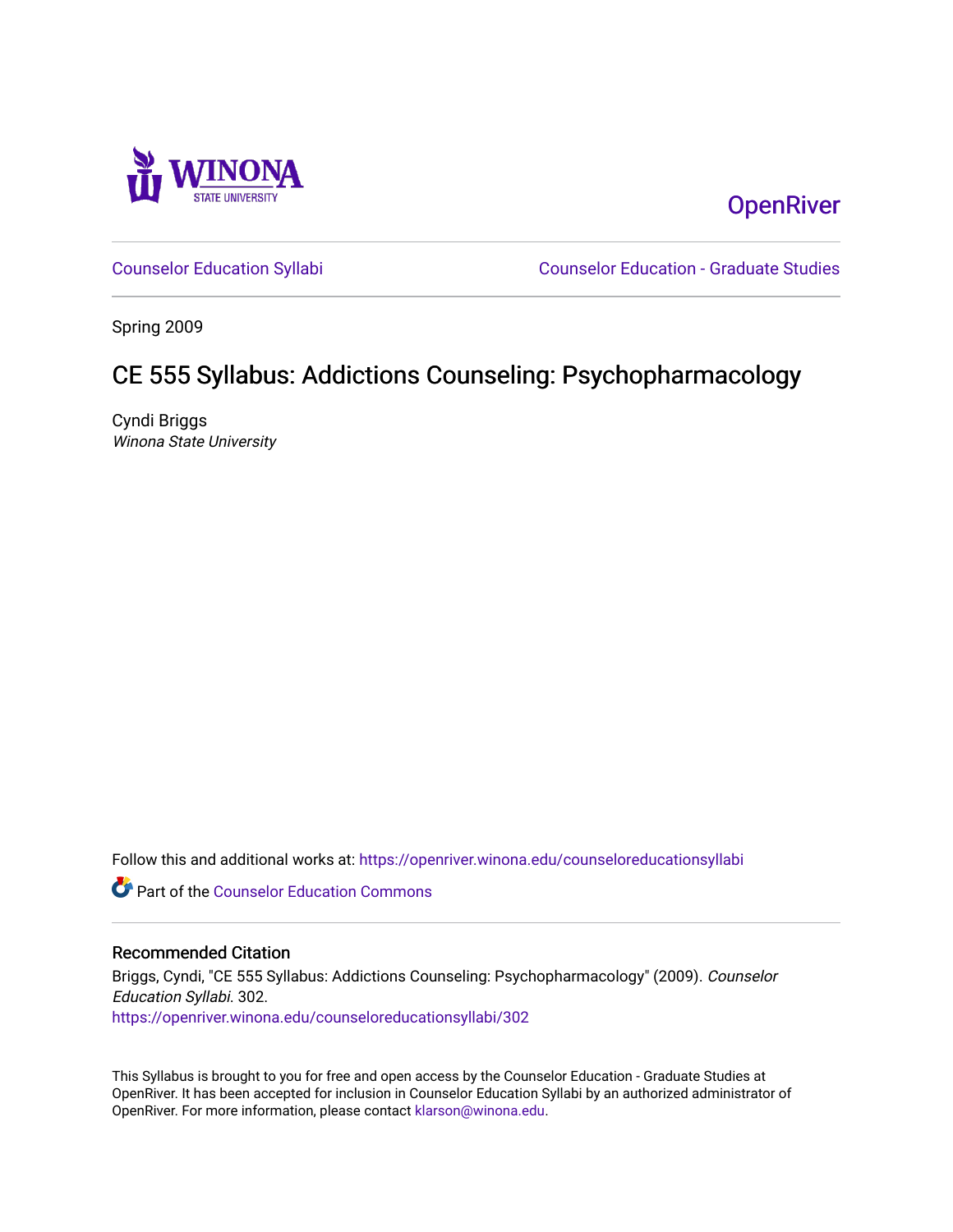#### **WINONA STATE UNIVERSITY COLLEGE OF EDUCATION COUNSELOR EDUCATION DEPARTMENT Spring, 2009 Addictions Counseling: Psychopharmacology CE 555 (2 semester hours)**

**Cyndi Briggs, Ph.D., NCC, LPC, DCC Winona State University East Hall Room 205 859 30th Ave SE Rochester, MN 55904 (507) 280-2818 Email address: cbriggs@winona.edu Office Hours: By appointment**

#### **COURSE DESCRIPTION**

Addictions counselors must have an understanding of the effects of licit and illicit drugs on the brain and body. In this 2-credit online course, students will come to understand basic classifications, indications, and contraindications of drugs including prescribed psychopharmacological medications, illicit drugs, and alcohol. This knowledge helps addictions counselors make appropriate referrals for medication evaluations and identify side effects. Students will also learn about basic brain and body responses to drugs of abuse.

#### **COMMITMENT TO INCLUSIVE EXCELLENCE**

WSU recognizes that our individual differences can deepen our understanding of one another and the world around us, rather than divide us. In this class, people of all ethnicities, genders, religions, ages, sexual orientations, disabilities, socioeconomic backgrounds, regions, and nationalities are strongly encouraged to share their rich array of perspectives and experiences. If you feel your differences may in some way isolate you from WSU's community or if you have a need of any specific accommodations, please speak with the instructor early in the semester about your concerns and what we can do together to help you become an active and engaged member of our class and community. (List of campus resources can be found in Appendix A).

#### **TEXT**

Kuhn, C., Swartzwelder, S., & Wilson, W. (2008). Buzzed: The straight facts about the most used and abused drugs from alcohol to ecstacy (3<sup>rd</sup> ed.). New York: W.W. Norton & Co.

#### **STUDENT OUTCOMES**

By the end of the semester, a student will be able to:

- 1. Correctly categorize illicit and licit drugs and alcohol.
- 2. Correctly identify drugs by their proper and street names.
- 3. Correctly answer questions regarding the central nervous system's (CNS) interaction with drugs of abuse.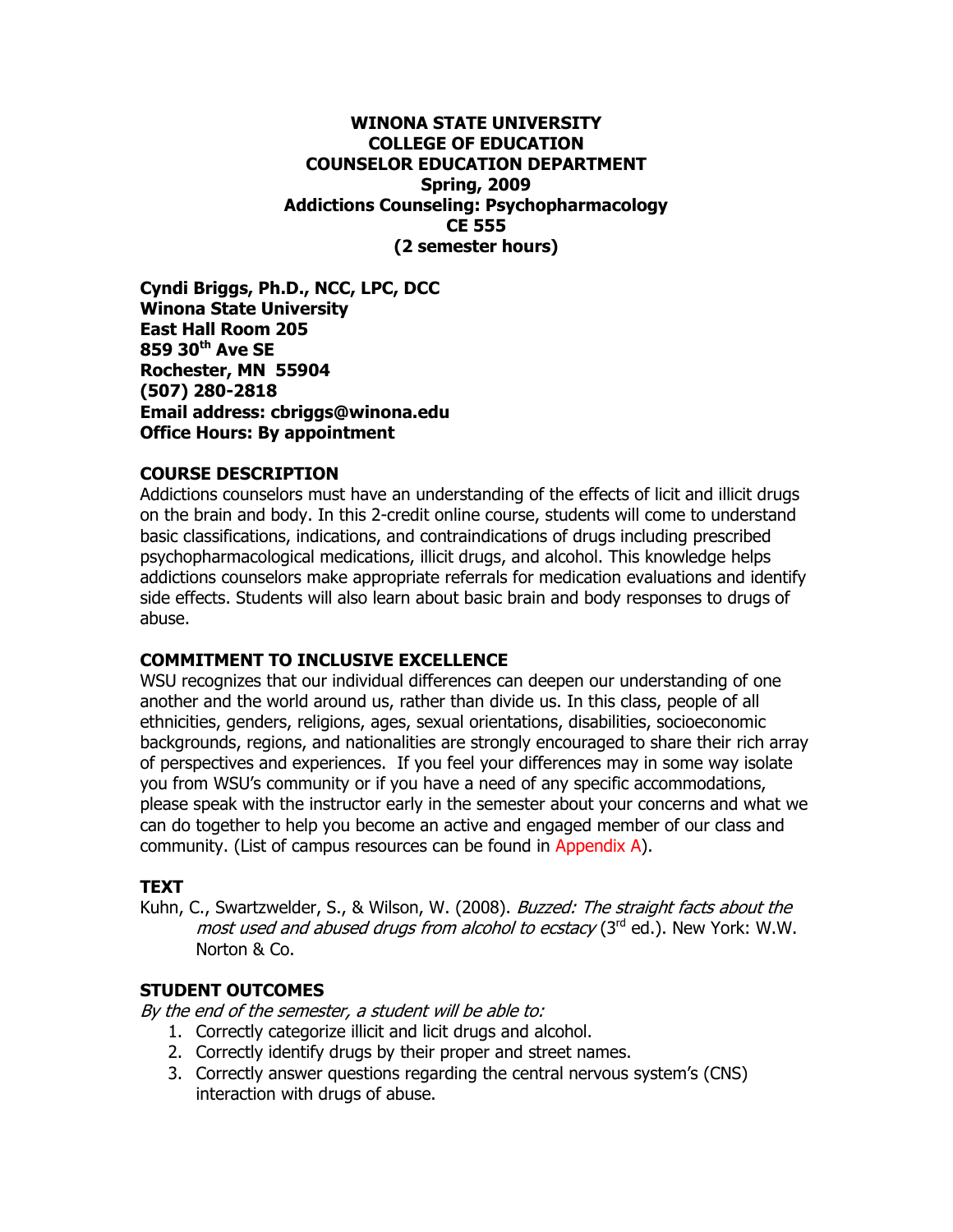- 4. Describe the impact of drug use on the body, including route of ingestion and duration/quantity of use.
- 5. Describe the fundamentals of addiction processes and development.

### **Minnesota Licensed Alcohol and Drug Counselor Education Requirements Minnesota Statutes, section 148C.04, subdivision 5a.**

(2) pharmacology of substance abuse disorders and the dynamics of addiction.

#### **Council for Accreditation of Counseling and Related Educational Programs (CACREP) Related Standards (2009 draft):**

- a. 6. Knows the behavioral, psychological, physical health, and social effects of psychoactive substances and addictive disorders on the user and significant others.
- a. 8. Understands factors that increase the likelihood for a person, community, or group to be at risk for or resilient to psychoactive substance use disorders.
- g.4. Understands basic classifications, indications, and contraindications of commonly prescribed psychopharmacological medications so that appropriate referrals can be made for medication evaluations and so that the side effects of such medications can be identified.

| #              | <b>Assignment</b>                                      | <b>Rubric</b>  | <b>Points Possible</b> | <b>Points Received</b> |
|----------------|--------------------------------------------------------|----------------|------------------------|------------------------|
| 1.             | <b>Discussion Board</b><br>Participation               | 1              | 30                     |                        |
| $\overline{2}$ | Reading Probe<br>Quizzes (15x5)                        | n/a            | 75                     |                        |
| 3              | Community<br>Presentation                              | $\overline{2}$ | 50                     |                        |
| 4              | Journal Article<br>Critique                            | 3              | 25                     |                        |
| 5              | <b>Advocacy Project</b><br>$-$ Letter to the<br>Editor | $\overline{4}$ | 30                     |                        |
| Total          |                                                        |                | 210                    |                        |

#### **COURSE REQUIREMENTS**

See Appendix B for all scoring rubrics.

# **GRADE SCALE**

| 100-93%:      | А |
|---------------|---|
| 92-86%:       | B |
| $85 - 79\%$ : | C |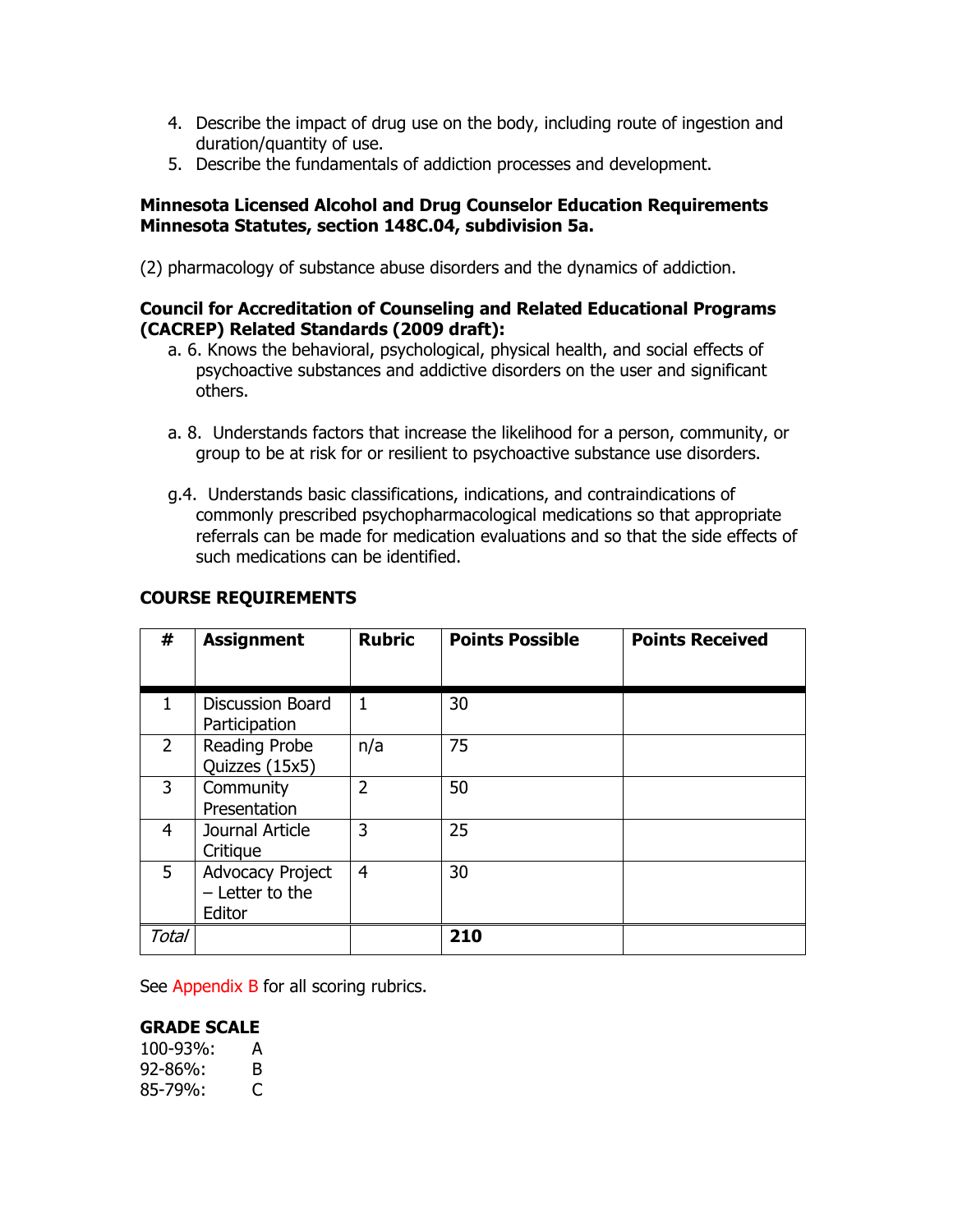78-72%: D

# **POLICY ON LATE OR UNFINISHED ASSIGNMENTS**

Late work is not accepted except in extreme circumstances and with prior permission of instructor. IMPORTANT: A grade of Incomplete (I) will not be awarded except under extraordinary circumstances such as prolonged illness. If such circumstances arise, it is the student's responsibility to notify the instructor immediately.

### **DISCUSSION BOARD PARTICIPATION**

Students will be asked to participate in two (2) discussion board assignments during the term. The first will explore each student's expertise and interest in psychopharmacology of addiction during the first week of class. The second will provide space for feedback and reflection on the presentation assignments (see below). Grades will be determined based on quality and quantity of participation. **30 points**

# **READING PROBE QUIZZES**

Students will complete fifteen (15) multiple choice/true-false quizzes administered via D2L over the course of the term. Quizzes are open-book. Students may work at their own pace on the quizzes, but ALL quizzes must be completed by Friday, May 1. Quizzes are worth five points each, for a total of **75 points.**

# **COMMUNITY PRESENTATION**

Students will develop a presentation that can be used with a community or school group in their future professional counseling roles. Students will:

- Create a PowerPoint for a 20-30 minute presentation. Students will pick one drug or category of drugs of particular interest to them. This presentation is meant to educate members of a public forum about the drug(s) selected. Students are expected to provide a minimum of three (3) resources aside from the assigned text for this assignment. Wikipedia and similar sources are not acceptable. Resources should be included in APA format on the last slide. The PowerPoint will be posted on D2L.
- Create an informational brochure to accompany the PowerPoint. Students should use whatever desktop publishing tool is most convenient for them. The brochure should summarize facts from the presentation, and resources where readers can find help and further information. Brochures will be posted on D2L.
- Provide a one-page summary to the professor explaining the location (e.g., an elementary school, a community education center) and expected audience for the presentation. Students should explain why they chose the subject and audience for this presentation.
- Students are expected to review each other's work on D2L and provide feedback via the discussion boards.
- NOTE: Students are NOT expected to present this assignment to obtain a grade. This is meant to be one tool to keep in their toolbox for future use. Worth **50 points.**

#### **JOURNAL ARTICLE CRITIQUE**

Students are responsible for utilizing WSU databases to locate *one* scholarly article related to psychopharmacology of addiction AND a cultural group (e.g., African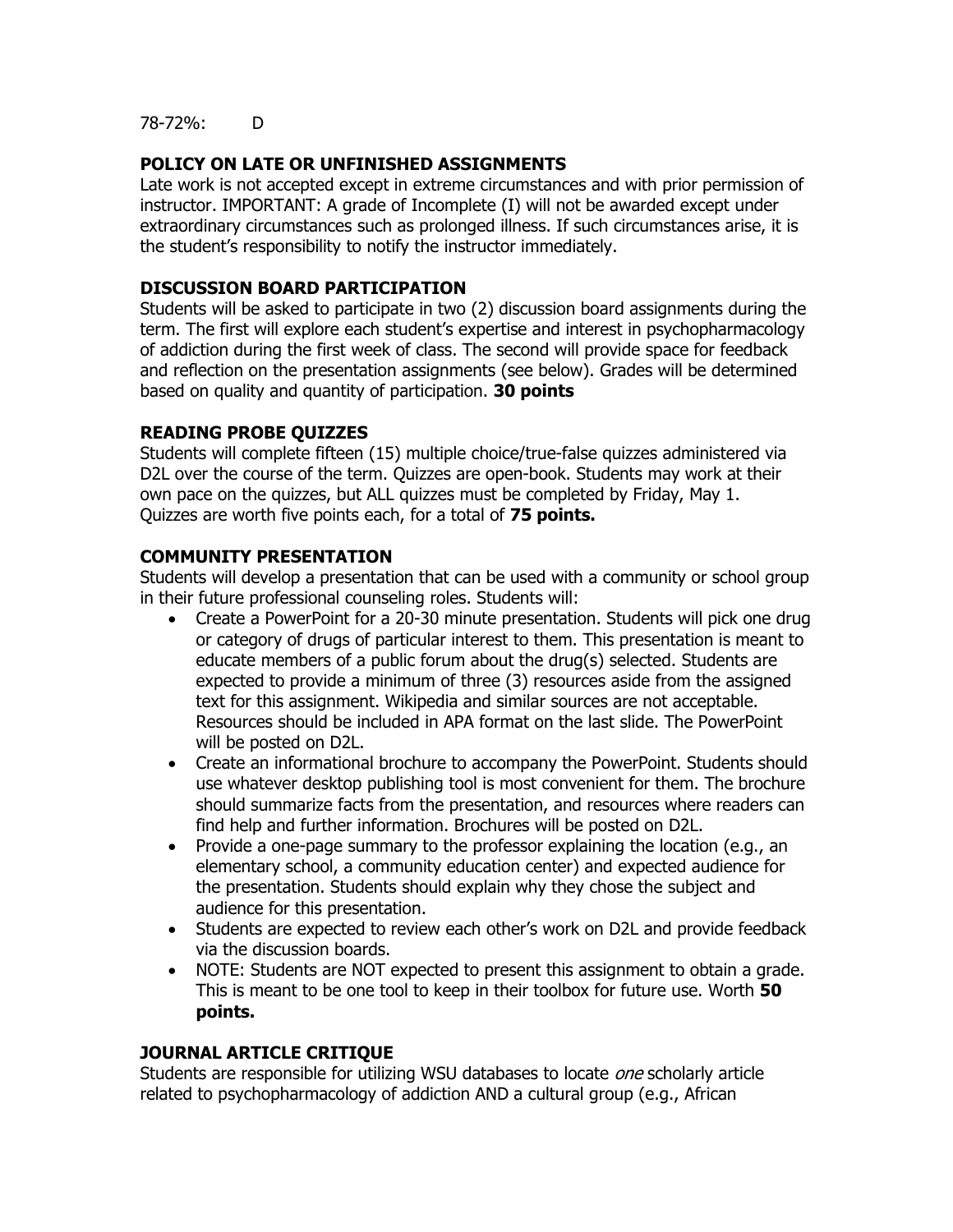American, women, adolescents, immigrants). Each article will be turned in to the instructor electronically with a one-page, single-spaced critique. The critique should contain the following: One paragraph summarizing the article, one paragraph describing the pros and cons of the article, and one paragraph describing how you plan to utilize the information from the article in your future career. Papers must be submitted via the Dropbox in D2L. **25 points**.

# **ADVOCACY PROJECT: LETTER TO THE EDITOR**

Over the course of the semester, students will determine one area of psychopharmacology about which the public needs to be informed. Students will craft a letter to the editor of their local newspaper about this issue. The letter should be no more than one page, and should be well researched and informed with exceptional grammar. Publication is not necessary for credit on this assignment. Letters will be submitted via the D2L dropbox. **30 points.**

For ideas, students can use the following websites:

- <http://www.counseling.org/PublicPolicy/>
- [http://www.jointogether.org/news/yourturn/commentary/2004/summit-builds](http://www.jointogether.org/news/yourturn/commentary/2004/summit-builds-teamwork-for.html)[teamwork-for.html](http://www.jointogether.org/news/yourturn/commentary/2004/summit-builds-teamwork-for.html)
- <http://www.hazelden.org/web/public/publicpolicy.page>

# **DEADLINES**

#### **Discussion Boards:**

Discussion Board #1 opens on Monday January 12 and closes on Monday January 19. Discussion Board #2 opens on Monday April 13 and closes on Monday April 20.

**Quizzes:** All completed by Friday, May 1, 2009

**Community Presentation:** Due Monday April 13, 2009

**Journal Article Critique:** Due by Monday February 23, 2009.

**Advocacy Project - Letter to the Editor**: Due by Friday, May 1, 2009

# APPENDIX A: STUDENT NOTICES

#### **Confidentiality Notice:**

As a reminder, all information concerning clients, supervisees, and classmates must be kept confidential. Confidentiality is a crucial element in the counseling profession and should also be upheld with clients, supervisees, and peers. Any discussion should be conducted in such a manner that persons are protected by the limits of confidentiality. Confidentiality will be broken if there is evidence that you have been or pose a potential danger to others or if you break ethical or legal standards as established by the Counseling Profession. Be sure to respect confidentiality outside the class. Do not discuss classmates in public places where your conversation could be overheard. Do not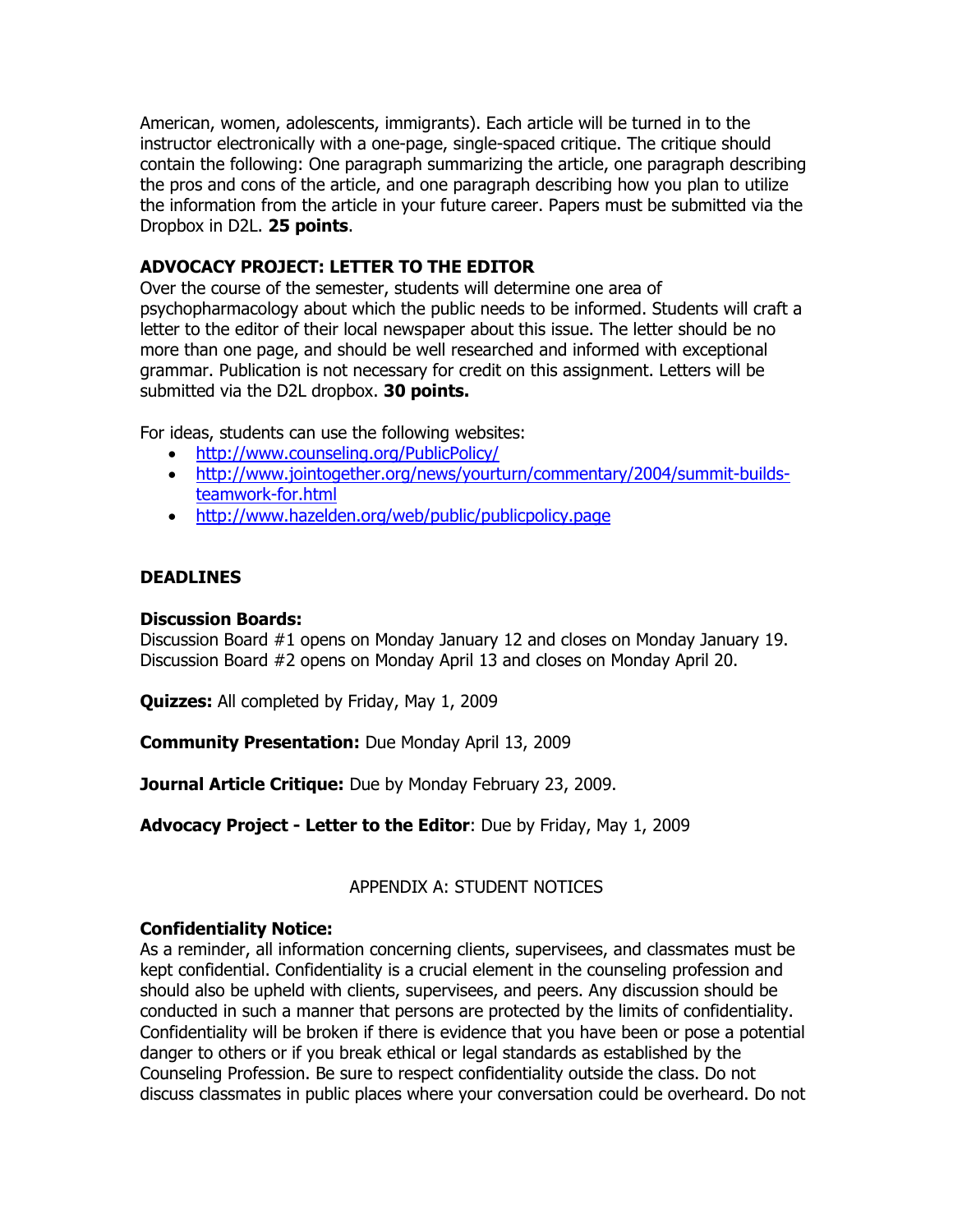discuss your classmates with persons outside the class such as spouses, family members, etc.

# **Academic Dishonesty Policy:**

Academic dishonesty is a basis for disciplinary action. Academic dishonesty includes, but is not limited to, activities such as cheating, using or purchasing "ghost-written" papers, and plagiarism (presenting as one's own the intellectual or creative accomplishments of another without giving credit to the source[s]). The faculty member, in whose course or under whose tutelage an act of academic dishonesty occurs, have the option of failing the students for the academic hours in question and may refer the case to other academic personnel for further action. Penalties for academic dishonesty may include expulsion from the university.

# **Campus Resources:**

- Student Support Services, Howell Hall 133, 457-5465 [\(http://www.winona.edu/studentsupportservices/\)](http://www.winona.edu/studentsupportservices/)
- Inclusion and Diversity Office, Kryzsko Commons Room 122, 457-5595 [\(http://www.winona.edu/culturaldiversity/\)](http://www.winona.edu/culturaldiversity/)
- Disability Resource Center, Howell Hall 136, 457-2391 [\(http://www.winona.edu/disabilityservices/\)](http://www.winona.edu/disabilityservices/)
- Counseling Center, Gildemeister Hall 132, 457-5330 [\(http://www.winona.edu/counselingcenter/\)](http://www.winona.edu/counselingcenter/)
- Writing Center, Minné Hall 348, 457-5505 [\(http://www.winona.edu/writingcenter/\)](http://www.winona.edu/writingcenter/)
- GLBTA Advocate, Gildemeister Hall 132, 457-5330 [\(http://www.winona.edu/counselingcenter/\)](http://www.winona.edu/counselingcenter/)
- Advising and Retention, Phelps 129, 457-5600 (http://www.winona.edu/advising/)

# APPENDIX B: ASSIGNMENT SCORING RUBRICS

### **1. DISCUSSION BOARD PARTICIPATION**

| <b>Points Possible</b> | Description                                                                                                                                                                                              | Points Received |
|------------------------|----------------------------------------------------------------------------------------------------------------------------------------------------------------------------------------------------------|-----------------|
| 0 points               | -Does not ask questions or<br>make comments that<br>indicate familiarity with<br>topics for class<br>-Participation is minimal or<br>nonexistent and does not<br>reflect active engagement in<br>course. |                 |
| $1-9$ points           | -Rarely asks questions or<br>makes comments that<br>indicate familiarity with the                                                                                                                        |                 |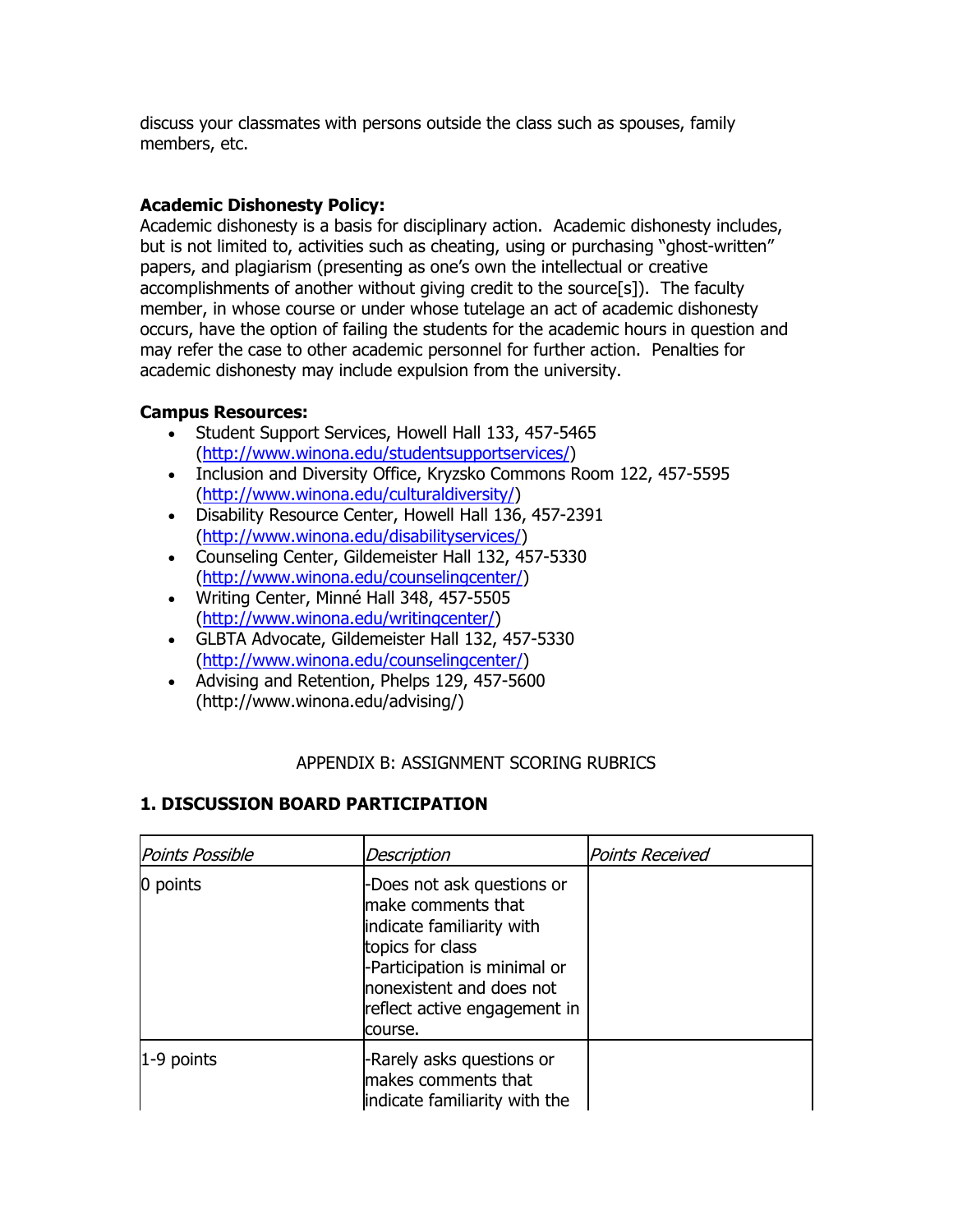|              | topics prepared for class<br>-Participation is minimal (one)<br>or fewer responses per<br>question) and lacks depth.                                                                                                                                                    |  |
|--------------|-------------------------------------------------------------------------------------------------------------------------------------------------------------------------------------------------------------------------------------------------------------------------|--|
| 10-19 points | -Occasionally asks questions<br>or makes observations that<br>indicate reflections, some<br>knowledge of readings for<br>class<br>-Participation is minimal to<br>moderate (one to two<br>responses per question) but<br>shows some critical thinking.                  |  |
| 20-30 points | Regularly asks questions or<br>makes observations that<br>indicate reflection,<br>knowledge of readings for<br>class<br>-Participates actively in<br>discussions (more than two<br>responses per question) and<br>responses show depth and<br>critical thinking skills. |  |

# **2. COMMUNITY PRESENTATION**

| Category/Criteria                                                                                  | <b>Points Possible</b> | <b>Points</b><br>Rec'd |
|----------------------------------------------------------------------------------------------------|------------------------|------------------------|
| Presentation (clarity--visual and audible),<br>media/visual, handouts, use of time, activities etc | 15                     |                        |
| Organization (content org., coordinated,<br>transitions, summary)                                  | 10                     |                        |
| Impact (held attention, made strong points "stick",<br>overall "reaction", focus)                  | 10                     |                        |
| Information (appropriate amt., importance {to<br>topic}, relevance to Counseling)                  | 15                     |                        |
| <b>Total points</b>                                                                                | 50                     |                        |

# **3. JOURNAL ARTICLE CRITIQUE**

| Category/Criteria | <b>Points Possible (per</b> | <b>Points</b> |
|-------------------|-----------------------------|---------------|
|                   | critique)                   | Rec'd         |